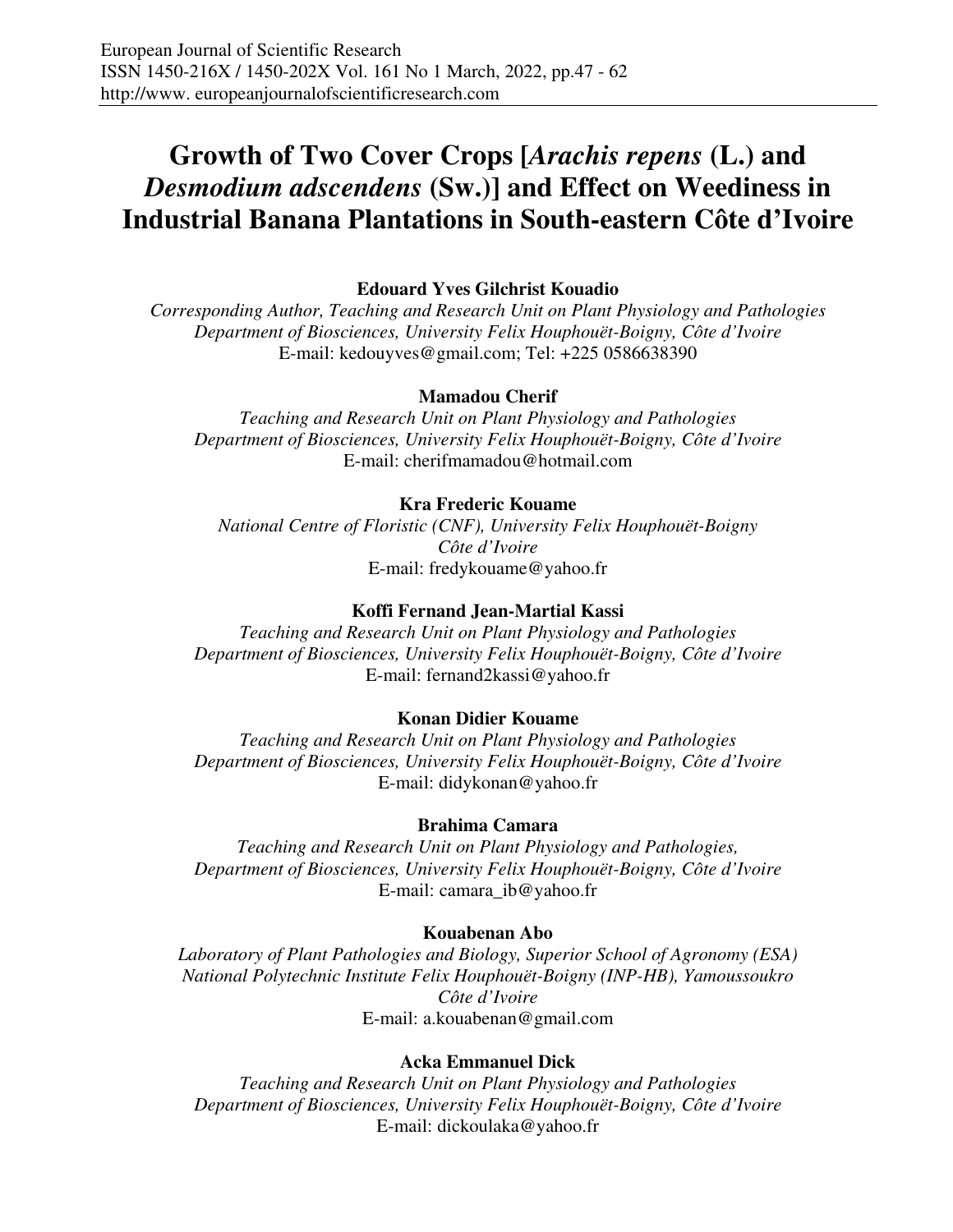#### **Résumé**

En culture industrielle de bananier dessert, la lutte contre les adventices fait usage des herbicides chimiques nocifs pour la santé humaine et l'environnement. Dans la présente étude, l'introduction des plantes de couverture comme alternative a été envisagée dans les bananeraies au Sud-Est de la Côte d'Ivoire. Le dispositif expérimental était un bloc de Fisher à trois répétitions de trois traitements consistant en l'utilisation des espèces *A. repens* et *D. adscendens* ainsi que deux herbicides de synthèse constituant la troisième modalité de l'étude. Les paramètres de reprise, de croissance et de résilience qui ont été évalués, ont été meilleurs chez *A. repens* que chez *D. adscendens*. De surcroit, avec les plus faibles valeurs de densité et abondance-dominances d'adventices, *A. repens* a été plus efficace à contrôler l'enherbement que *D. adscendens* et les herbicides de synthèse. Ainsi, les résultats de l'étude suggèrent l'espèce *A. repens* comme plante de couverture dans la gestion des mauvaises herbes en bananeraie, en substitution des herbicides tels que le glyphosate et le glufosinate.

**Mots clés :** Bananeraies, adventices, plantes de couverture, Côte d'Ivoire

#### **Abstract**

In industrial banana cultivation, the control of weeds use chemical weeders harmful to human health and environment. In this study, the introduction of cover crops was considered as an alternative in banana plantations in South-eastern Côte d'Ivoire. The experiment was designed in Fisher's block with three replications of three treatments that include use of cover crop species *A. repens* and *D. adscendens* as well as two chemical weeders constituting the third modality of the experiment. Parameters assessed on the growth recovery, development and resilience were better to *A. repens* than *D. adscendens.*  In addition, with the lowest values of weed density and abundance-dominance, *A. repens*  was more efficient to control the weediness than *D. adscendens* and the chemical weeders. Thus, the results of this study suggest *A. repens* as a cover crop specie for weeds management in banana plantations, instead of herbicides such as the glyphosate and glufosinate.

**Keywords:** Banana plantations, weeds, cover crops, Côte d'Ivoire **JEL Classification:**  $\qquad 001\ 010\ 015\ 016\ 056$ 

### **1. Introduction**

Dessert banana resulting from *Musa* spp., AAA is an important production in the economy of Côte d'Ivoire which is the leading African supplier on European Union market, with an exportation higher than 350,000 tons of fruits for the campaign 2018/19 (FIRCA, 2020). However, like all the cash crops, banana production faces several constraints, particularly those of weeds (Tournebize *et al*., 2018). The latter, in addition to being potential hosts for pests and diseases, are often in direct competition with crops for water, nutrients and space (Traore *et al.,* 2009). Caused losses of harvests are estimated at 9.7% in the world and 25% in Côte d'Ivoire (Boudjedjou, 2010; Tano *et al*., 2016). The relatively excessive use of chemical weeders to control weediness in agricultural parcels generally, and in banana plantations particularly, often generate prohibitive costs. This practice also presents several risks for health as well as on environment by various kinds of pollution (Ahmad & Danish, 2018). In order to direct crop systems and protection towards practices that reply to sustainable agriculture challenge, the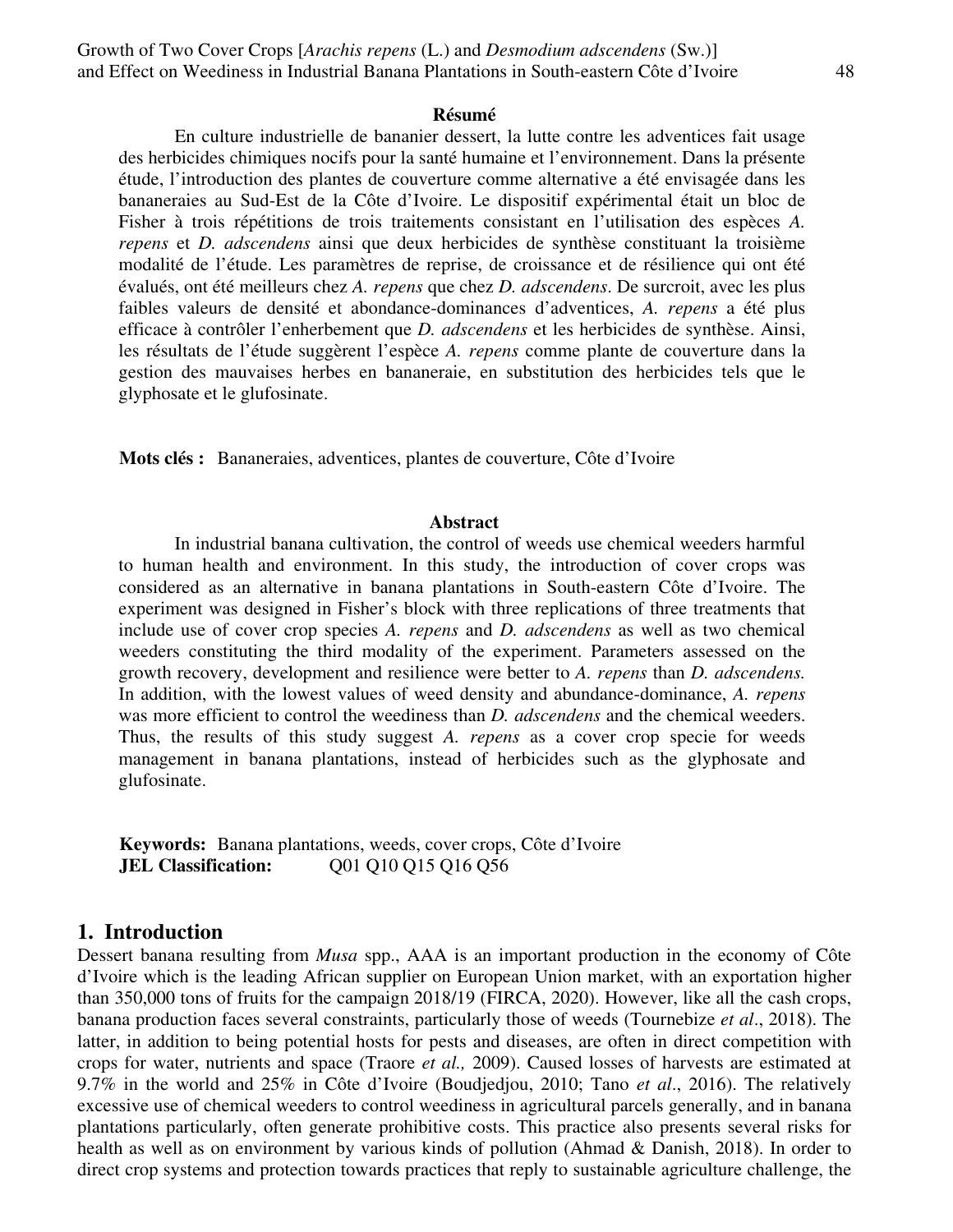use of cover crops able to suppress weeds instead of herbicides is presented as alternative (Antoir *et al*., 2016; Knezevic *et al*., 2017). In banana cultivation, several studies were carried out on use of annual and perennial cover crops to control weeds (Delone, 2014; Tardy *et al*., 2015 and 2017; Verret *et al*., 2017). Among the used plants, we distinguish those of Fabaceae's family to which *Arachis repens* and *Desmodium adscendens* objects of this study, belong.

This study focused on biological control of weediness in banana plantations by implantation of cover crops. It will be necessary to compare in banana plantations, growth recovery, development and resilience of *A. repens* and *D. adscendens*, species of local flora, then to evaluate their effects on weediness in the same conditions.

# **2. Material and Methods**

### **2.1. Study Site**

The experiment was carried out on the Akressi site, located in the town of Ayame, 40 km from the town of Aboisso in the forest area of Côte d'Ivoire particularly in the South Comoe region (Figure 1). The plot CA14 (05°41'04.09" North ; 003°3'53.95" West and 100 m of altitude) of the industrial dessert banana plantations owned by the Agricultural Company Kablan Joubin (SAKJ) was selected. The humid tropical climate is characterized by four seasons including two dry and two rainy (Koua, 2007). Akressi is located in the Guinean phytogeographical domain. Vegetation is diversified and includes littoral savanna, mangroves, swampy forests, riparian and sempervirentes forests (Kouame *et al*., 2009). In addition to Atlantic Ocean, Comoe, Bia and Tanoe rivers, the stream plan comprises an important system of lagoons (Ebrie, Aby, Hebe and Kodjoboue). During the study (April 2019 to July 2020), average temperature fluctuated around  $27 \degree C$  and rainfall was approximately 2,915.11 mm (Figure 2).

**Figure 1:** Localization of the study site in the South Comoe region of Côte d'Ivoire

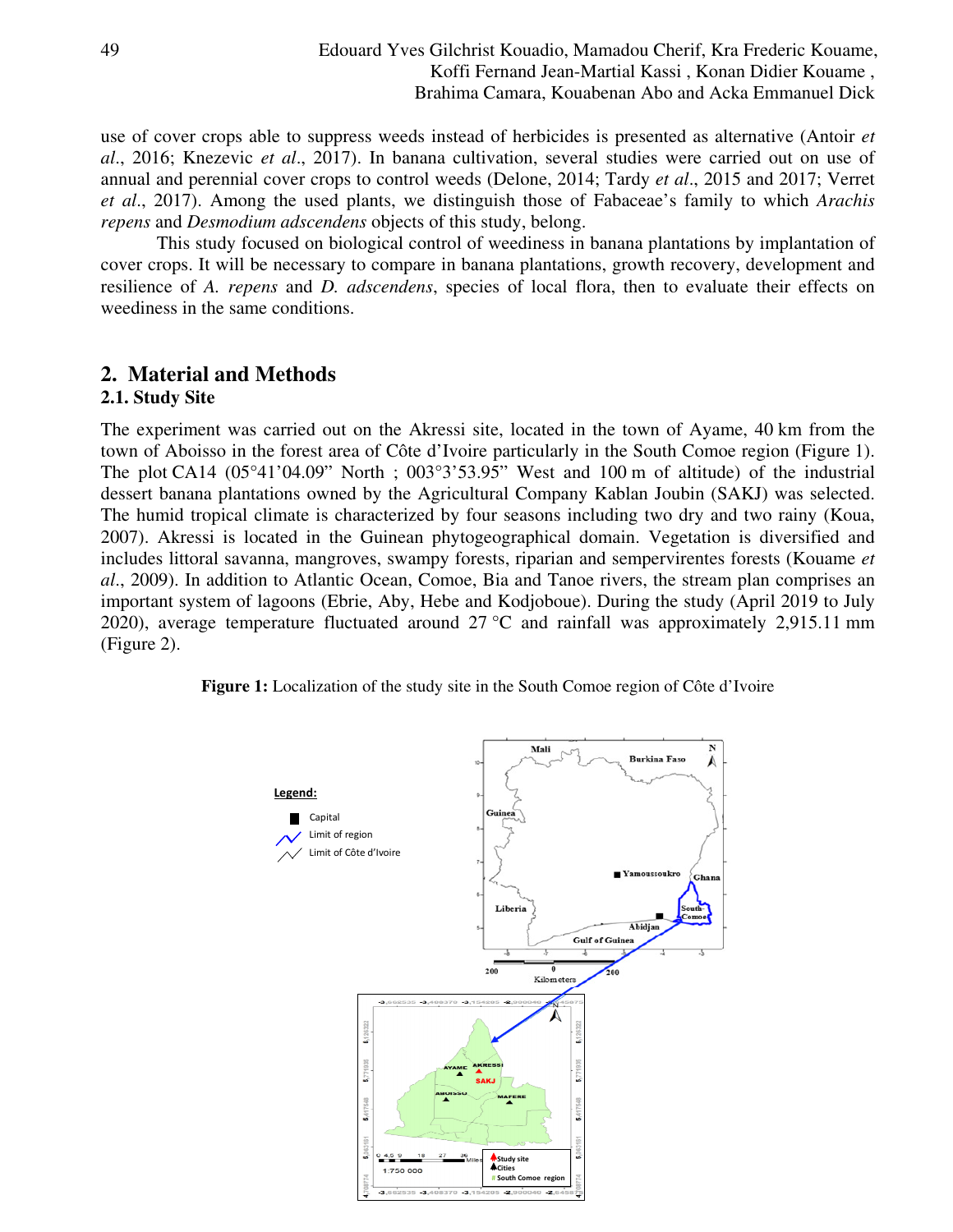

**Figure 2:** Rainfall and temperatures of the study site during the test period (April 2019 to July 2020)

**1:** Latency time before the installation of cover crops in banana plots;  $\triangle$  $\mathbf{II}:$  1<sup>st</sup> phase or period of banana plantation trials; **III:**  $2^{nd}$  phase or period of banana plantation trials and  $2^{nd}$  banana trees growing cycle; **I** + **II:** 1<sup>st</sup> banana trees growing cycle;



# **2.2. Plant Material**

Plants of *Arachis repens* and *Desmodium adscendens* (Leguminosae) as well as banana trees (*Musa*  sp., AAA, Cavendish, cv Grande Naine) were used as plant material. Plants of the first two species, old of 84 days, come from propagation by cutting on coir in a nursery. The nurseries were installed in the greenhouse of the trials station. For the third specie, plants were obtained after acclimatization of imported vitroplants (South Africa, Laboratory Du Roi) in a nursery for 77 days.

# **2.3. Methodology**

### **2.3.1. Choice, Preparation of Banana Plantation Plots and Transplantation of cover Crops**

For the installation of trials, banana plantation plot CA14 (3.6 ha) was selected after one year of spontaneous fallow land. This one comprised at the time of its preparation, banana trees old of 6 weeks. Inside the banana plantation plot, three successive blocks with elementary surface to 1,080 m<sup>2</sup> (108 m x 10 m) were selected. Fourteen days before the installation of cover crops, weed flora was treated with 2 l/ha of glufosinate (SL 200 g/l), using a back sprayer OSATU. Thereafter, a weeding was carried out in order to eliminate all resistant weeds. In addition, each block subdivided in three elementary plots of individual surface to 360 m² (36 m x 10 m) was identified with the aid of panels. Transplantation of cover crop plants resulting from the nursery was performed on all the elementary plots, in rainy season. Plants collected from alveolate plates were grown on the banana plots in rows, with a spacing of 30 cm x 30 cm, that is 111,111 individuals/ha. Before and after the establishment of cover crops, plants and plots were watering regularly.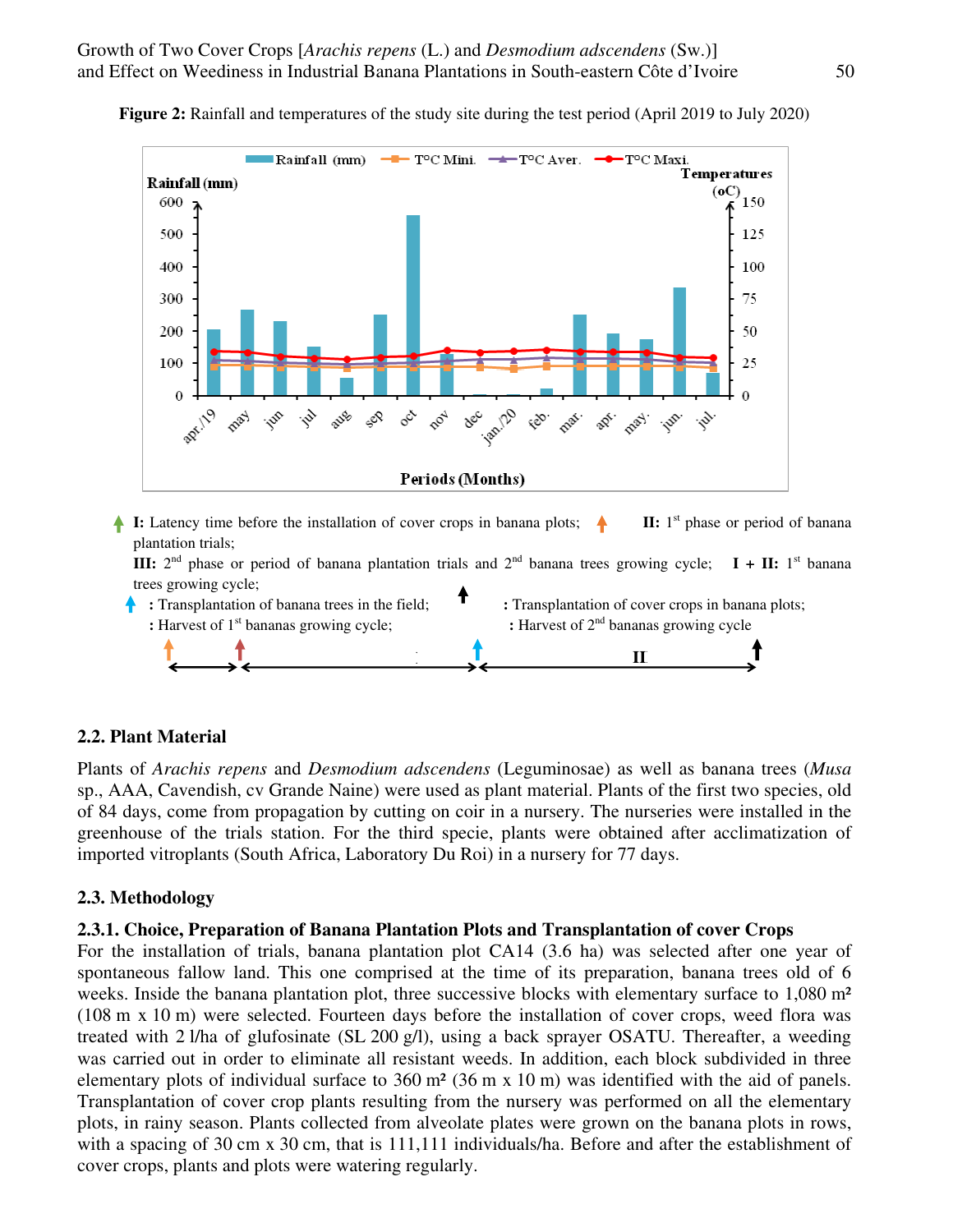# **2.3.2. Care of Trials**

Cares applied to trials consisted to manual uproot and clear out resistant weeds of the banana tree plots treated with cover crops. For control plots, weeding was performed by applications every two weeks of glufosinate for the first two months of the tests period then of glyphosate (SL 360 g/l; 3 l/ha) every eight weeks until the end of the experiment. These practices were conducted when weeds began to dominate cover crops or invade control plots. The other activities of trial care consisted of the usual cultivation methods applied in banana plantations. It is in particular about fertilization (NPK 12.5-04- 28, Urea 46, KCl 50, etc.), irrigation (2 hours by intervention every two weeks in dry season), chemical and manual protection against the major pests (black leaf streak disease, nematodes, black weevils), cares to banana trees and fruits.

# **2.3.3. Experimental Design**

The experiment was carried out following Fisher's block design with three replications of three treatments. The studied factor was weediness management methods with the modalities *A. repens, D. adscendens* and herbicides (control)*.* Each elementary plot or experimental unit was equivalent to a replication of one treatment (factor modality). This one was composed of 60 banana trees which are planted with a density per hectare of 1,820 plants (2 x 2 quincunx rows, with spacing of 2.2 m between banana trees in the same row and 1.7 m between twinned rows). For cover crops plots, transplantation was performed with a density of 111,111 individuals/ha (spacing of 30 cm x 30 cm). The numbers of cover crop plants by experimental unit, by specie and for the total trial area were 4,000; 12,000 and 24,000, respectively. In a same block, experimental units were separated from 3 m from/to each other. Two successive blocks were separated by one drain with a width and depth of 1 m.

# **2.3.4. Data Collection**

Evaluations were performed in 45 squares (plots) of observation, each 1 m² and delimited for the whole experimental plot, with 5 per elementary plot. The square of observation were installed on the diagonal and in the center, in middle of banana rows, with the aid of twine attached to 4 sticks in the ground. In observation plots that received cover crop plants, a sample size of 5 plants was selected per species. The latter were numbered and marked by means of stickers. Cover crop growth recovery rates and densities as well as their numbers of internodes, leaves and stem ramifications, their stem lengths, diameters and vigour index were evaluated during the 1<sup>st</sup> period of banana plantation trial. The other parameters were studied during both the phases  $(1<sup>st</sup>$  and  $2<sup>nd</sup>)$  of banana plantations trials. These are: cover crops root length, recovering rate, resilience to be trampled and to the effects of banana trees detached organs, fresh and dry biomass as well as the density and general abundance-dominance of weeds.

# **2.3.4.1. Cover Crops Growth Recovery Rate and Density**

The growth recovery rate (in  $\%$ ) of each cover crop specie was obtained by the quotient between the size of plants that have recovered growth and the number initially transplanted by square of observation, multiplied by 100. Evaluation was performed 28 days after the set up of cover crop plants in banana tree plots. At the same time, density of each specie (number of living individuals/m²) was determined.

# **2.3.4.2. Cover Crops Numbers of Internodes, Leaves and Stem Ramifications**

Twenty-eight days after the setting up in banana plots of cover crops plants resulting from the propagation by cutting, emerged internodes, leaves and stem ramifications were counted. Observations were repeated every 28 days until the  $112<sup>th</sup>$  day after the transplantation of plants. Values were reported by plant.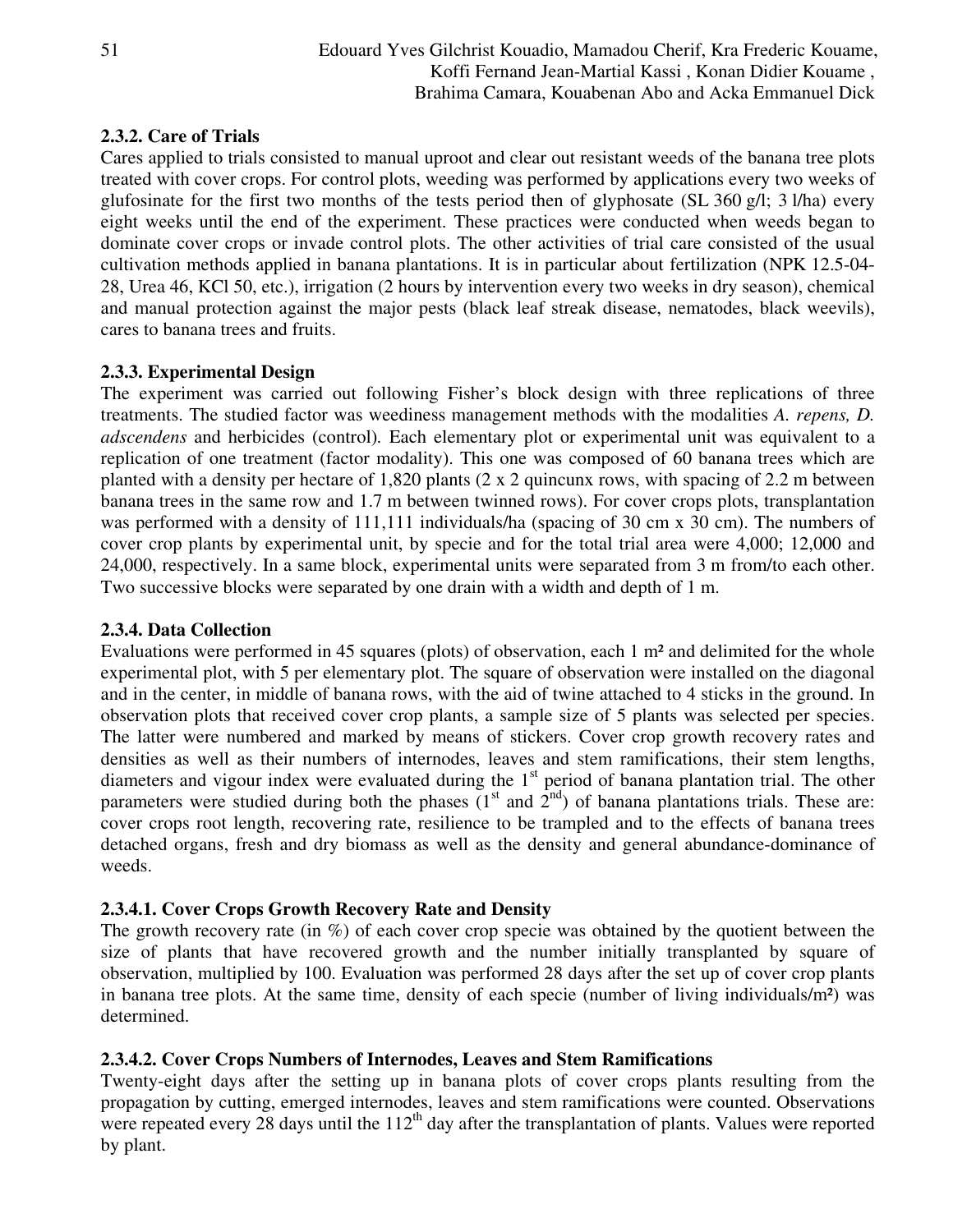# **2.3.4.3. Cover Crops Stem Growth Velocity, Length, Diameter and Vigour Index**

The stem mean velocity of cover crops was assessed between the  $28<sup>th</sup>$  and  $112<sup>th</sup>$  days after their transplantation in banana fields. At these times, length of the air axis was measured in centimetres from the collet to the apical end of main stems using a tape measure. Then, mean velocity of stem growth was expressed in cm/day. In addition, 112 days after the installation of cover crops in banana fields, vigour of each specie was appreciated by the quotient of length (cm) on the diameter (cm) taken at the stem collet. This latter was measured with an aid of a mechanic slide calliper (Mitutoyo model).

# **2.3.4.4. Cover Crops Recovering Rate**

During the growth of plants, the recovering rate of squares of observation by the foliar biomass of cover crops was determined every 28 days. Evaluations were performed until the end of the  $2<sup>nd</sup>$  period of banana plantation trial, from the date of cover crops set up. The obtained value represents the surface that the specie would occupy, if its shoot parts are projected vertically on the observation area. Thus, the recovering dynamic is the temporal evolution of this surface. It is expressed as a percentage.

# **2.3.4.5. Cover Crops Resilience**

Resilience of cover crops were studied by their resistance abilities to be trampled and to the effects of organs detached from banana trees. These parameters were appreciated in visual way every 28 days during the first two phases of banana field trials. Index ranging from **1** to **5**, with **1**: very sensitive, **2**: sensitive, **3**: tolerant, **4**: resistant and **5**: very resistant were assigned. Those were depending on the ability of cover crops to grow and to occupy the plot of observation despite the trampling and the fall of banana trees leaves and organs debris due to the usual cultivation activities conducted in banana plantations. Resistance index means were determined by specie.

# **2.3.4.6. Cover Crops Root Length, Fresh and Dry Biomass**

At the end of each period of banana plantation trials cover crops were carefully uprooted in five plots of individual surface of 0.5 m². These plots were delimited randomly within each experimental unit. For each specie and for the plots delimited, lengths of main roots were measured for five organs from the insertion node to the apex, using a tape measure. Also in the same conditions, fresh biomass of root and shoot parts and of the whole plant were determined by weighing with a Sartorius precision balance (0.01 g). Dry biomass were also obtained after dehydration during 24 H in a ventilated drying oven (Memmert model) at the temperature of  $105^{\circ}$ C.

# **2.3.4.7. Weeds Density and General Abundance-Dominance**

Weeds density was evaluated under the same conditions as to cover crops until the end of tests. General abundance-dominance was assessed according to the rating scale of the commission of biological tests (Table 1) every 28 days. At each evaluation, index of abundance-dominance ranging from 1 to 9 were given to the whole weed species observed in each observation plot, according to their recovering rates. Then, the mean general abundance-dominance of weeds was calculated for each treatment by the quotient between the total index and the total number of botanical inventories.

| <b>Index</b> | <b>Recovering characteristics</b>                          |
|--------------|------------------------------------------------------------|
|              | 1% of recovering (weed rare)                               |
|              | 7% of recovering ( $\leq$ to 1 individual/m <sup>2</sup> ) |
|              | 15% of recovering $(>$ to 1 individual/m <sup>2</sup> )    |
|              | 30% of recovering                                          |
|              | 50% of recovering                                          |
| o            | 70% of recovering                                          |
|              | 85% of recovering                                          |
|              | 93% of recovering                                          |
|              | 100 $%$ of recovering                                      |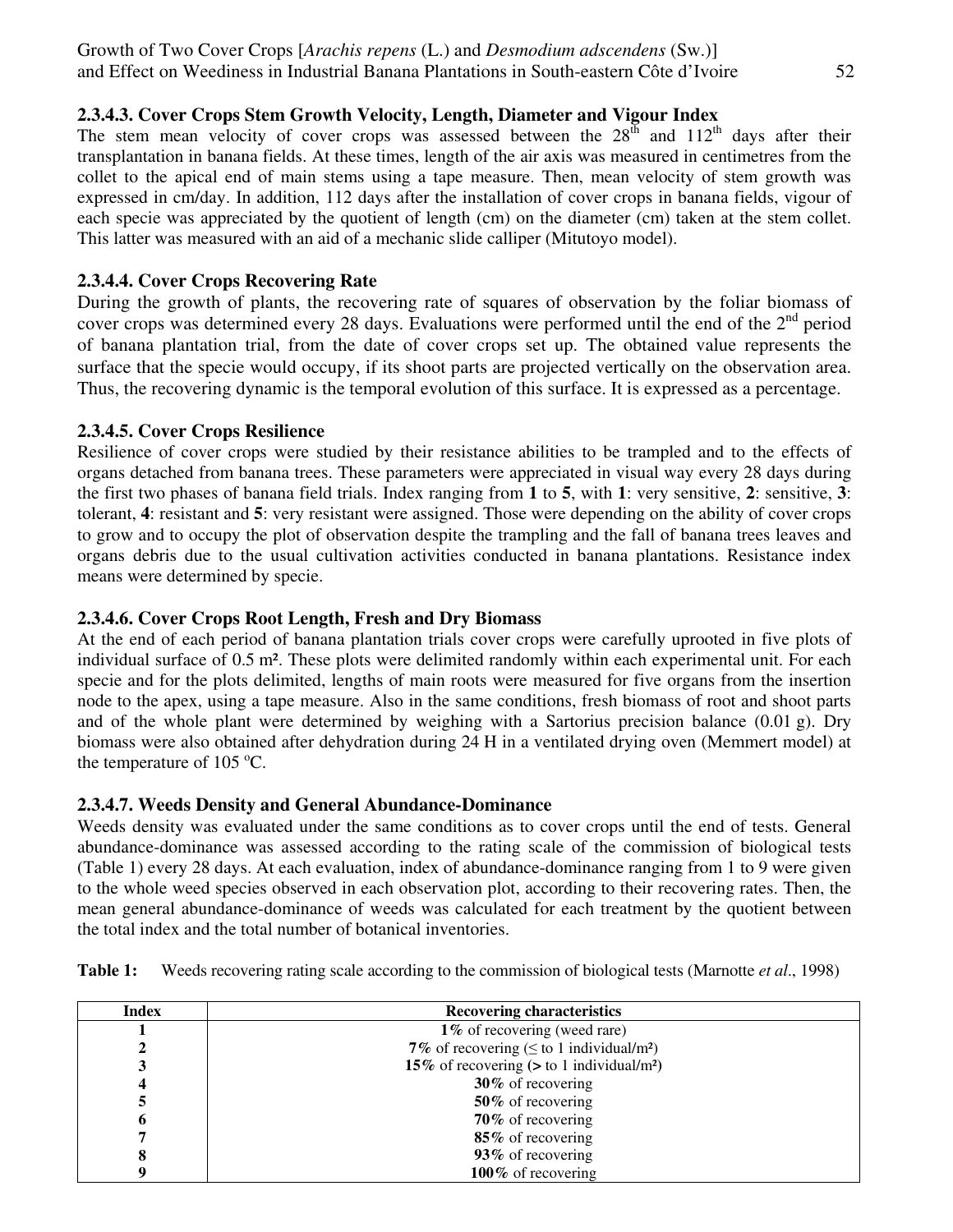# **2.3.5. Statistical Analysis of Data**

Statistical tests were performed using the XLSTAT software version 2016. Data collected were subjected to analysis of variance (ANOVA) according to the studied treatments. In case of rejection of the hypothesis of equality, means of modalities were separated in homogeneous groups with the aid of the multiple comparison test of Student-Newman-Keuls at the threshold  $\alpha = 5\%$ .

# **3. Results**

# **3.1. Cover Crop Growth Recovery Rate and Density**

The growth recovery rate and the density of cover crops varied significantly  $(p=0.003)$  according to the specie (Table 2). For both the parameters, *A. repens* is the specie that recorded the highest values (69.58% and 11.13 plants/m²).

|  | Table 2: Cover crops growth recovery rates and densities 28 after their transplantation in banana plantations |  |  |  |
|--|---------------------------------------------------------------------------------------------------------------|--|--|--|
|--|---------------------------------------------------------------------------------------------------------------|--|--|--|

| Cover crop species                    | Growth recovery rates $(\% )$ | Densities (individuals/m <sup>2</sup> ) |
|---------------------------------------|-------------------------------|-----------------------------------------|
| A. repens                             | 69.58 a                       | 11.13a                                  |
| D. adscendens                         | 56.67 b                       | 9.07 <sub>b</sub>                       |
| <b>Overall averages</b>               | 63.12                         | 10.10                                   |
| $CV(\%)$                              | 20.20                         | 20.20                                   |
| $\mathbf{p}\text{-value}(\mathbf{p})$ | 0.003                         | 0.003                                   |
| <b>Significativities</b>              | НS                            | HS                                      |

*In a same column, values followed by the same letter are not significantly different at the threshold*  $\alpha = 5\%$  *according to the Student-Newman-Keuls test. CV: coefficient of variation; HS: highly significant (p <0.01).* 

# **3.2. Cover Crop Numbers of Internodes, Leaves and Stem Ramifications**

Cumulated numbers of internodes, stem ramifications and leaves per plant of each cover crops specie, according to the time after their transplantation, are compiled in tables 3, 4 and 5, respectively. The first two mentioned parameters fluctuated significantly according to the cover crop species (p=0.000) on the contrary to the emission of leaves. Number of internodes and stem ramifications of *D. adscendens* were highest and approximately the doubles than those of *A. repens*, until the 112<sup>th</sup> day after their transplantation in banana plots. Regarding the emission of leaves, means reported to the both tested were statistically the same (p>0.05) whatever the evaluation period.

| Table 3: Cumulated numbers of cover crop internodes according to the time after their transplantation in |  |  |  |  |  |  |
|----------------------------------------------------------------------------------------------------------|--|--|--|--|--|--|
| banana plantations                                                                                       |  |  |  |  |  |  |

| Cover crop species       | Cumulated numbers of internodes per plant<br>Days after transplantation in banana plantation |                   |                   |            |  |  |
|--------------------------|----------------------------------------------------------------------------------------------|-------------------|-------------------|------------|--|--|
|                          | $D_{28}$                                                                                     | $\mathbf{D}_{56}$ | $\mathbf{D_{84}}$ | $D_{112}$  |  |  |
| A. repens                | 14.71 b                                                                                      | 23.75 b           | 32.51 b           | 50.23 b    |  |  |
| D. adscendens            | 29.62a                                                                                       | 46.05a            | 65.17 a           | 80.88 a    |  |  |
| <b>Overall averages</b>  | 21.05                                                                                        | 33.24             | 46.40             | 63.26      |  |  |
| CV(%)                    | 64.94                                                                                        | 66.25             | 67.33             | 61.90      |  |  |
| $p-value(p)$             | 0.000                                                                                        | 0.000             | 0.000             | 0.000      |  |  |
| <b>Significativities</b> | VHS                                                                                          | <b>VHS</b>        | <b>VHS</b>        | <b>VHS</b> |  |  |

*In a same column, values followed by the same letter are not significantly different at the threshold*  $\alpha = 5\%$  *according to the Student-Newman-Keuls test. CV: coefficient of variation; VHS: very highly significant (p <0.01).*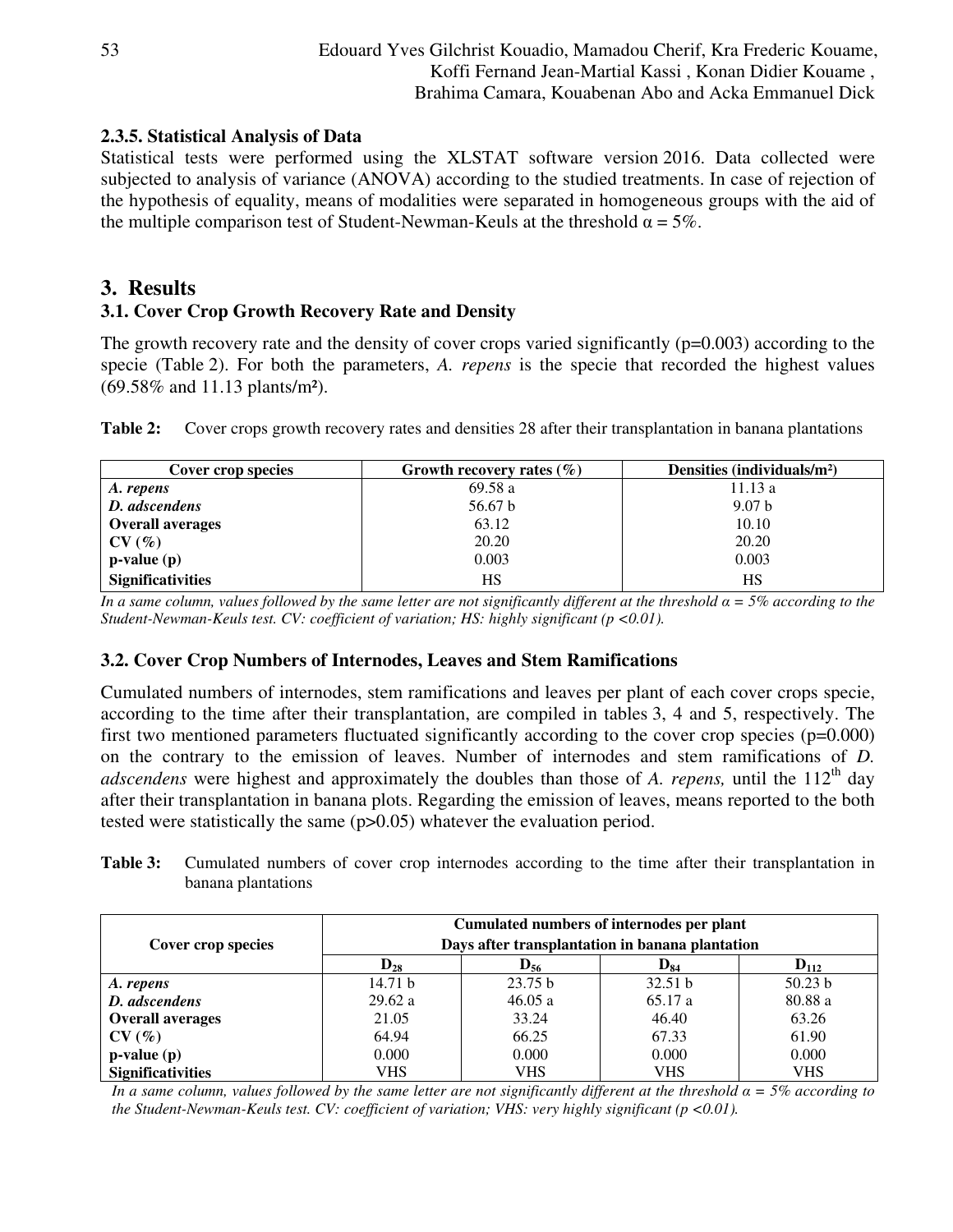Growth of Two Cover Crops [*Arachis repens* (L.) and *Desmodium adscendens* (Sw.)] and Effect on Weediness in Industrial Banana Plantations in South-eastern Côte d'Ivoire 54

**Table 4:** Cumulated numbers of cover crop stem ramifications according to the time after their transplantation in banana plantations

| Cover crop species                    | Cumulated numbers of stem ramifications per plant<br>Days after transplantation in banana plantation |                    |                    |                    |  |  |
|---------------------------------------|------------------------------------------------------------------------------------------------------|--------------------|--------------------|--------------------|--|--|
|                                       | $\mathbf{D_{28}}$                                                                                    | $\mathbf{D}_{56}$  | $D_{84}$           | $D_{112}$          |  |  |
| A. repens                             | 7.46 b                                                                                               | 13.12 <sub>b</sub> | 17.20 <sub>b</sub> | 26.57 <sub>b</sub> |  |  |
| D. adscendens                         | 15.04a                                                                                               | 25.44a             | 34.48 a            | 42.80a             |  |  |
| <b>Overall averages</b>               | 10.68                                                                                                | 18.36              | 24.55              | 33.47              |  |  |
| CV(%)                                 | 64.98                                                                                                | 66.28              | 67.33              | 61.91              |  |  |
| $\mathbf{p}\text{-value}(\mathbf{p})$ | 0.000                                                                                                | 0.000              | 0.000              | 0.000              |  |  |
| <b>Significativities</b>              | VHS                                                                                                  | <b>VHS</b>         | VHS                | <b>VHS</b>         |  |  |

*In a same column, values followed by the same letter are not significantly different at the threshold α = 5% according to the Student-Newman-Keuls test. CV: coefficient of variation; VHS: very highly significant (p <0.01).* 

**Table 5:** Cumulated numbers of cover crop leaves according to the time after their transplantation in banana plantations

| <b>Cover crop Species</b> | Cumulated numbers of leaves per plant<br>Days after transplantation in banana plantation |           |           |           |  |  |
|---------------------------|------------------------------------------------------------------------------------------|-----------|-----------|-----------|--|--|
|                           | $D_{28}$                                                                                 | $D_{56}$  | $D_{84}$  | $D_{112}$ |  |  |
| A. repens                 | 19.26a                                                                                   | 38.19a    | 63.45 a   | 87.34 a   |  |  |
| D. adscendens             | 22.16a                                                                                   | 45.80a    | 70.26 a   | 95.26a    |  |  |
| <b>Overall averages</b>   | 20.58                                                                                    | 41.66     | 66.55     | 90.95     |  |  |
| CV(%)                     | 50.87                                                                                    | 46.35     | 37.22     | 37.65     |  |  |
| $p-value(p)$              | 0.107                                                                                    | 0.051     | 0.110     | 0.180     |  |  |
| <b>Significativities</b>  | NS                                                                                       | <b>NS</b> | <b>NS</b> | <b>NS</b> |  |  |

*In a same column, values followed by the same letter are not significantly different at the threshold α = 5% according to the Student-Newman-Keuls test. CV: coefficient of variation; NS: nonsignificant (p>0.05)* 

### **3.3. Cover Crop Stem Growth Velocity, Length, Diameter and Vigour Index**

Mean of growth velocity as well as the diameter and length of plant stems, 112 days after transplantation in banana plots, varied to a significant degree according to the cover crop species (p=0.000) on the contrary to their vigour index (Table 6). The highest values were recorded to *A. repens*, with 0.78 cm/day, 0.67 and 103.76 cm respectively that represent approximately the double to those of *D. adscendens* (0.29 cm/day; 0.36 and 56.41 cm). In addition, plant vigour index showed identical values whatever the specie (p=0.332) with an overall average around 152.01.

### **3.4. Cover Crop Recovering Rate**

Temporal evolution of cover crops recovering rates after their transplantation in banana plots is reported in figure 3. Fast and constant increase in this parameter is observed with *A. repens* during the  $1<sup>st</sup>$  period of banana plantation trials then stabilization around 80% for the  $2<sup>nd</sup>$  phase. On the other hand, with *D. adscendens*, recovering rate dropped regularly during the  $2<sup>nd</sup>$  phase of banana plantation trial after an optimum of 42.14% observed during the  $1<sup>st</sup>$  period, 4 months after the transplantation of cover crops in banana plots. Figure 4 shows in images the evolution of soil recovering with tested plants in banana plantations.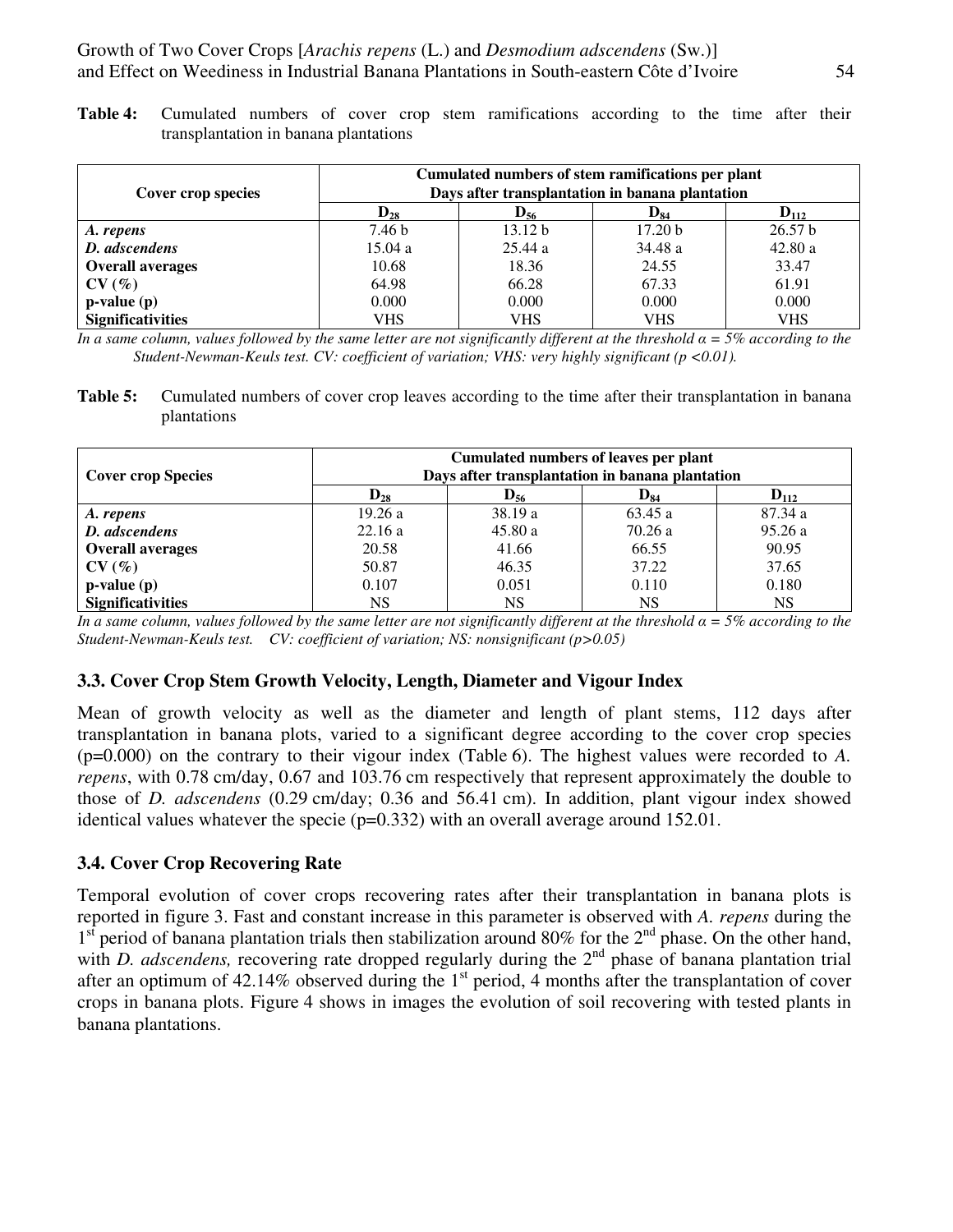### 55 Edouard Yves Gilchrist Kouadio, Mamadou Cherif, Kra Frederic Kouame, Koffi Fernand Jean-Martial Kassi , Konan Didier Kouame , Brahima Camara, Kouabenan Abo and Acka Emmanuel Dick

**Table 6:** Cover crop stem growth velocity, lengths, diameters and vigour index 112 days after their transplantation in banana plots

| Cover crop species       | Stem growth<br>velocities (cm/day) | Stem lengths (cm) | Stem diameters (cm) | Plant vigour index |
|--------------------------|------------------------------------|-------------------|---------------------|--------------------|
| A. repens                | 0.78a                              | 103.76a           | 0.67a               | 155.70 a           |
| D. adscendens            | 0.29 <sub>b</sub>                  | 56.41 b           | 0.36 <sub>b</sub>   | 147.11a            |
| <b>Overall averages</b>  | 0.57                               | 83.41             | 0.54                | 152.01             |
| CV(%)                    | 61.40                              | 46.04             | 33.33               | 32.53              |
| $p-value(p)$             | 0.000                              | 0.000             | 0.000               | 0.332              |
| <b>Significativities</b> | VHS                                | VHS               | VHS                 | <b>NS</b>          |

*In a same column, values followed by the same letter are not significantly different at the threshold α = 5% according to the Student-Newman-Keuls test. CV: coefficient of variation; NS: nonsignificant (p>0.05); VHS: very highly significant (p<0.001)* 





*\* P1: 1st period of banana plantation trials (transplantation of cover crops until harvest of 1st bananas growing cycle); \*\* P2 : 2nd period of banana plantation trials (harvest of 1st bananas growing cycle until harvest of 2nd bananas growing cycle)* 

### **3.5. Cover Crop Resilience to be Trampled and to the Effects of Organs Detached from Banana**

#### **Trees**

Monthly evolution of cover crops resilience to be trampled and to the effects of organs detached from banana trees reported constant regressions with *D. adscendens* on the contrary to *A. repens* (Figure 5). With this latter, these parameters were relatively constant during all the test period. In addition, for both the respective parameters, *D. adscendens* successively evolved to state of resistant (3.87) or tolerant (3.27) to that of sensitive (1.67 or 2.07) then of very sensitive (1.06) respectively at the end of tests  $1<sup>st</sup>$  and  $2<sup>nd</sup>$  periods in banana plantations.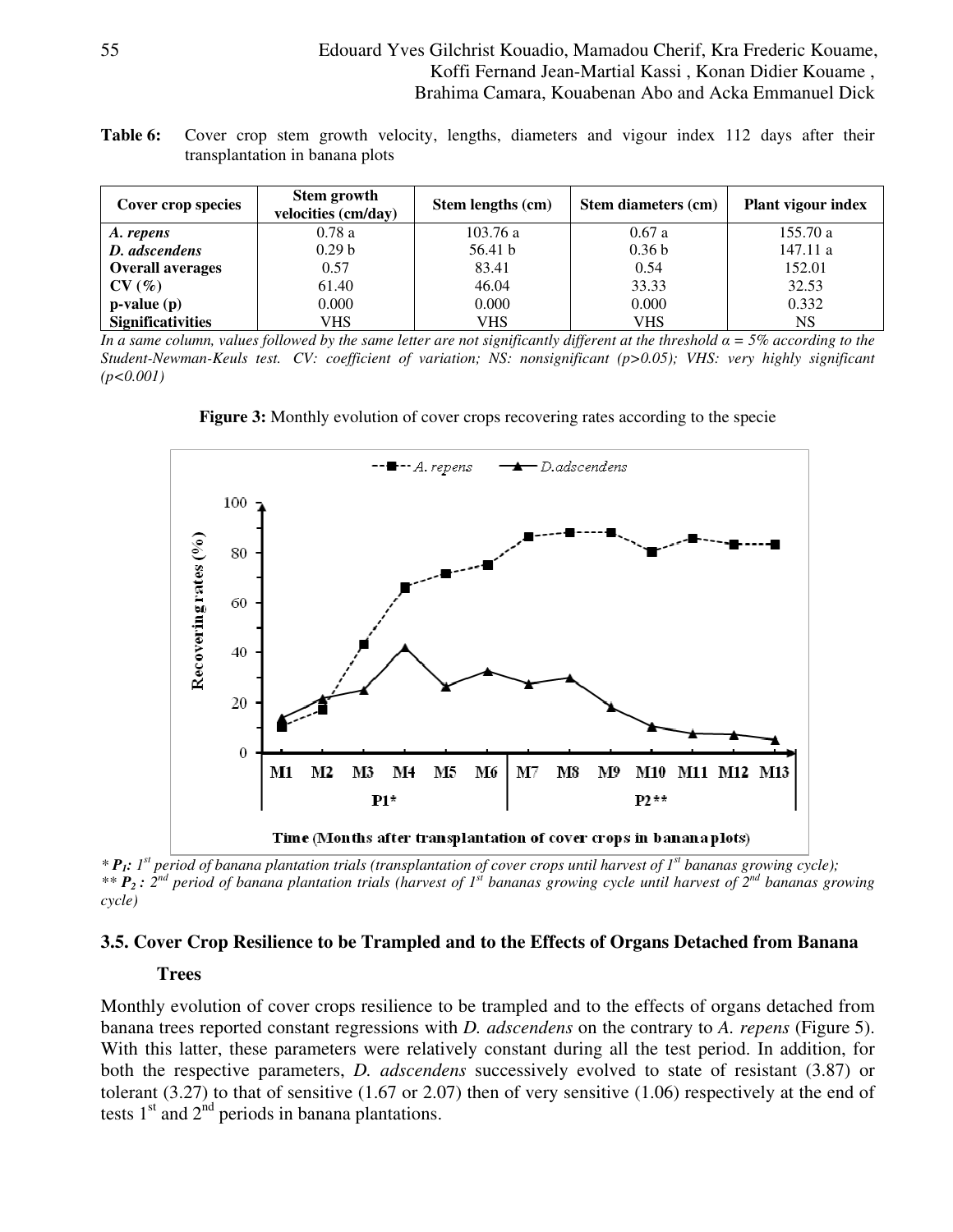Growth of Two Cover Crops [*Arachis repens* (L.) and *Desmodium adscendens* (Sw.)] and Effect on Weediness in Industrial Banana Plantations in South-eastern Côte d'Ivoire 56

**Figure 4:** Banana plantation plots recovered with *A. repens* and *D. adscendens* after transplantation (A and B), 8 weeks after transplantation (C and D), at the harvest of  $1<sup>st</sup>$  bananas growing cycle (E and F) and at the end of  $2<sup>nd</sup>$  banana trees growing cycle (G and H)



# **3.6. Cover Crop Root Lengths**

Root lengths at the end of both the two phases of banana plantation trials (Table 7) were depending on the cover crop species (p=0.000). Whatever the phase of banana plantation trials, the longest main roots were reported with *A. repens* (20.47 and 29.88 cm) while shortest were recorded to *D. adscendens* (9.82 and 14.43 cm).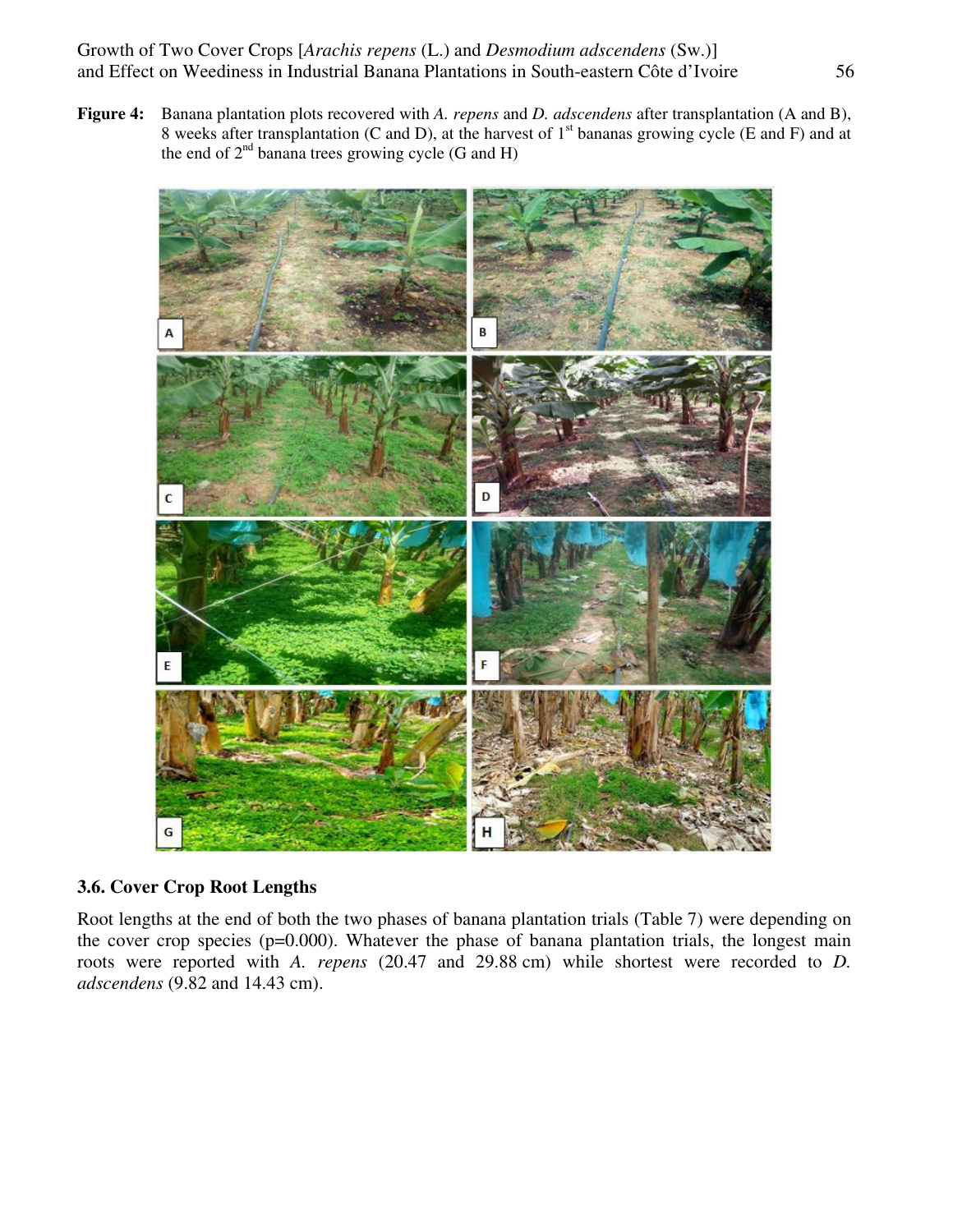**Figure 5:** Monthly evolution of resistance index to effects of leaves and organs debris detached to banana trees (A) and to trampling according the cover crop species (B)



*\* P1 : 1st period of banana plantation trials (transplantation of cover crops until harvest of 1st bananas growing cycle); \*\* P2 : 2nd period of banana plantation trials (harvest of 1st bananas growing cycle until harvest of 2nd bananas growing cycle)* 

**Table 7:** Main root lengths of cover crops at the end of banana plantation trials

| Period of banana plantation trials | Cover crop species | Main root lengths (cm) |
|------------------------------------|--------------------|------------------------|
|                                    | A. repens          | 20.47a                 |
|                                    | D. adscendens      | 9.82 <sub>b</sub>      |
|                                    | Overall averages   | 15.14                  |
| $P_1^*$                            | CV(%)              | 38.34                  |
|                                    | $p-value(p)$       | 0.000                  |
|                                    | Significativities  | <b>VHS</b>             |
|                                    | A. repens          | 29.88 a                |
|                                    | D. adscendens      | 14.43 b                |
|                                    | Overall averages   | 22.15                  |
| $P_2$ **                           | CV(%)              | 40.09                  |
|                                    | $p-value(p)$       | 0.000                  |
|                                    | Significativities  | <b>VHS</b>             |

 $*P_1$ :  $I^{\text{st}}$  period of banana plantation trials (transplantation of cover crops until harvest of  $I^{\text{st}}$  bananas growing cycle); *\*\* P2 : 2nd period of banana plantation trials (harvest of 1st bananas growing cycle until harvest of 2nd bananas growing cycle); In a same column and for a same period of tests, values followed by the same letter are not significantly different at the threshold α = 5% according to the Student-Newman-Keuls test. CV: coefficient of variation; VHS: very highly significant (p<0.001)* 

# **3.7. Cover Crops Fresh and Dry Biomass**

Biomass of root and shoot parts and of the whole plant as well fresh as dry at the end of each the two periods of banana plantation trials fluctuated significantly according to the cover crop species (p<0.05). Globally for this biomass, values recorded with *A. repens* were very higher than those reported with *D. adscendens*, particularly at the end of the 2<sup>nd</sup> phase of banana plantation trials. Moreover, from the end of the 1<sup>st</sup> period of banana plantation trials to that of the 2<sup>nd</sup>, values obtained with *D. adscendens* largely dropped, except for root parts while those recorded with *A. repens* were improved approximately of half as a whole (Table 8).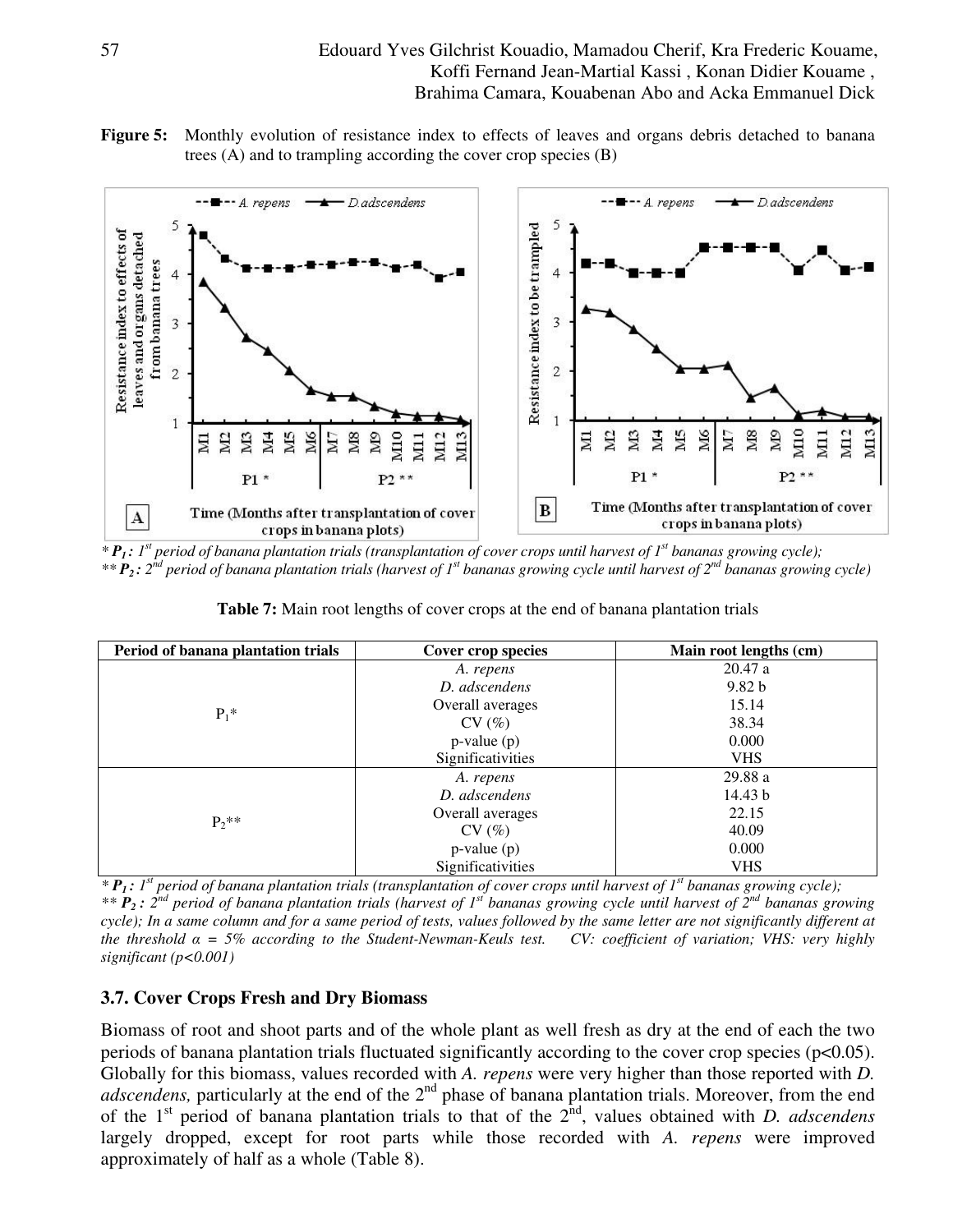| Period of         |                       | Fresh biomass per plant $(g/m2)$ |              |               | Dry biomass per plant $(g/m^2)$ |                    |                    |  |
|-------------------|-----------------------|----------------------------------|--------------|---------------|---------------------------------|--------------------|--------------------|--|
| banana            | Cover crop<br>species | <b>Root</b>                      | <b>Shoot</b> | Whole         | <b>Root</b>                     | <b>Shoot</b>       | Whole              |  |
| plantation trials |                       | <b>Parts</b>                     | Parts        | <b>plants</b> | parts                           | parts              | <b>plants</b>      |  |
|                   | A. repens             | 100.18a                          | 2,019.80 a   | 2,119.99 a    | 18.05a                          | 429.02 a           | 447.07 a           |  |
|                   | D. adscendens         | 40.38 b                          | 927.23 b     | 967.61 b      | 8.74 <sub>b</sub>               | 201.84 b           | 210.58 b           |  |
|                   | Overall averages      | 70.28                            | 1,473.51     | 1,543.77      | 13.40                           | 315.43             | 328.82             |  |
| $P_1*$            | CV(%)                 | 62.17                            | 64.05        | 62.73         | 59.71                           | 70.15              | 68.45              |  |
|                   | $p-value(p)$          | 0.001                            | 0.009        | 0.006         | 0.005                           | 0.024              | 0.020              |  |
|                   | Significativities     | HS                               | <b>HS</b>    | HS            | HS                              | S                  | S                  |  |
|                   | A. repens             | 149.75 a                         | 3,096.88 a   | 3.246.59a     | 24.98 a                         | 758.66 a           | 783.64 a           |  |
|                   | D. adscendens         | 51.57 b                          | 332.19 b     | 383.77 b      | 7.36 <sub>b</sub>               | 90.74 <sub>b</sub> | 98.10 <sub>b</sub> |  |
| $P_2$ **          | Overall averages      | 100.66                           | 1,714.52     | 1,815.18      | 16.17                           | 424.70             | 440.87             |  |
|                   | CV(%)                 | 67.97                            | 88.06        | 92.92         | 70.93                           | 85.93              | 94.36              |  |
|                   | $p-value(p)$          | 0.000                            | 0.000        | 0.000         | 0.000                           | 0.000              | 0.000              |  |
|                   | Significativities     | VHS                              | <b>VHS</b>   | <b>VHS</b>    | <b>VHS</b>                      | <b>VHS</b>         | <b>VHS</b>         |  |

**Table 8:** Biomass of organs and cover crops at the end of banana plantation trials

*\* P1 : 1st period of banana plantation trials (transplantation of cover crops until harvest of 1st bananas growing cycle); \*\* P2 : 2nd period of banana plantation trials (harvest of 1st bananas growing cycle until harvest of 2nd bananas growing cycle); In a same column and for a same period of tests, values followed by the same letter are not significantly different at the threshold*  $\alpha = 5\%$ *according to the Student-Newman-Keuls test. CV: coefficient of variation; S: significant (p<0.05); HS: highly significant (p<0.01); VHS: very highly significant (p<0.001)* 

## **3.8. Weed Density and General Abundance-Dominance**

Monthly values of weed density and general abundance-dominance during their control by cover crops in banana plantation are grouped in tables 9 and 10, respectively. Globally, these two parameters varied significantly according to the weed control treatments (p<0.05). Plot treated with *A. repens* is the modality that induced the lowest values, particularly from the  $12<sup>th</sup>$  week after transplantation in banana plantations until the end of tests. On the other hand, from this same time, weeds were more numerous per area unit and more recovering, with values statistically identical in control and *D. adscendens* plots.

|                   |                          | Weed densities (individuals/m <sup>2</sup> )<br>Weeks after transplantation of cover crops * |                    |                   |                    |                   |                    |  |  |
|-------------------|--------------------------|----------------------------------------------------------------------------------------------|--------------------|-------------------|--------------------|-------------------|--------------------|--|--|
| Period of banana  | <b>Weediness control</b> |                                                                                              |                    |                   |                    |                   |                    |  |  |
| plantation trials | treatments               | or harvest of $1st$ banana trees growing cycle **                                            |                    |                   |                    |                   |                    |  |  |
|                   |                          | W4                                                                                           | W8                 | <b>W12</b>        | <b>W16</b>         | <b>W20</b>        | W24                |  |  |
|                   | A. repens                | 120.07a                                                                                      | 209.13a            | 22.13 b           | 11.87 <sub>b</sub> | 15.93 h           | 16.27 <sub>b</sub> |  |  |
|                   | D. adscendens            | 95.46 a                                                                                      | 211.53a            | 72.47 a           | 62.73a             | 78.87 a           | 99.53a             |  |  |
|                   | <b>Herbicides</b>        | 148.67 a                                                                                     | 92.87 <sub>b</sub> | 7.20 <sub>b</sub> | 21.80a             | 96.93a            | 99.13a             |  |  |
| $P_1$ *           | <b>Overall averages</b>  | 121.40                                                                                       | 171.17             | 33.93             | 33.13              | 63.91             | 71.64              |  |  |
|                   | CV(%)                    | 59.69                                                                                        | 61.93              | 121.94            | 114.82             | 81.11             | 80.82              |  |  |
|                   | $p-value(p)$             | 0.132                                                                                        | 0.001              | 0.000             | 0.000              | 0.000             | 0.000              |  |  |
|                   | <b>Significativities</b> | NS.                                                                                          | <b>HS</b>          | VHS.              | <b>VHS</b>         | <b>VHS</b>        | <b>VHS</b>         |  |  |
|                   | A. repens                | 23.13 b                                                                                      | 13.40 <sub>b</sub> | 3.60 <sub>b</sub> | 11.60 <sub>b</sub> | 8.60 <sub>b</sub> | 4.93 <sub>b</sub>  |  |  |
|                   | D. adscendens            | 132.53a                                                                                      | 87.07 a            | 43.47 a           | 110.87 a           | 131.40 a          | 165.07 a           |  |  |
|                   | <b>Herbicides</b>        | 110.87 a                                                                                     | 69.40 a            | 28.33a            | 96.80a             | 115.73a           | 135.67 a           |  |  |
| $P_2$ **          | <b>Overall averages</b>  | 88.84                                                                                        | 56.62              | 25.13             | 73.08              | 85.24             | 101.89             |  |  |
|                   | CV(%)                    | 73.97                                                                                        | 73.26              | 118.50            | 111.11             | 78.35             | 85.88              |  |  |
|                   | $p-value(p)$             | 0.000                                                                                        | 0.000              | 0.000             | 0.000              | 0.000             | 0.000              |  |  |
|                   | <b>Significativities</b> | <b>VHS</b>                                                                                   | <b>VHS</b>         | <b>VHS</b>        | <b>VHS</b>         | <b>VHS</b>        | <b>VHS</b>         |  |  |

*\** Weeks after transplantation of cover crops for  $P_I(I^{st}$  period of banana plantation trials: transplantation of cover crops until harvest of *I*<sup>st</sup> bananas growing cycle); \*\* Weeks after harvest of *I*<sup>st</sup> bananas growing cycle for P<sub>2</sub> (2<sup>nd</sup> cycle of banana plantation trials: harvest of *1 st bananas growing cycle until harvest of 2nd bananas growing cycle). In a same column and for a same period of tests, values followed by the same letter are not significantly different at the threshold α = 5% according to the Student-Newman-Keuls test. CV: coefficient of variation; NS: nonsignificant (p>0.05); HS: highly significant (p<0.01); VHS: very highly significant (p<0.001).*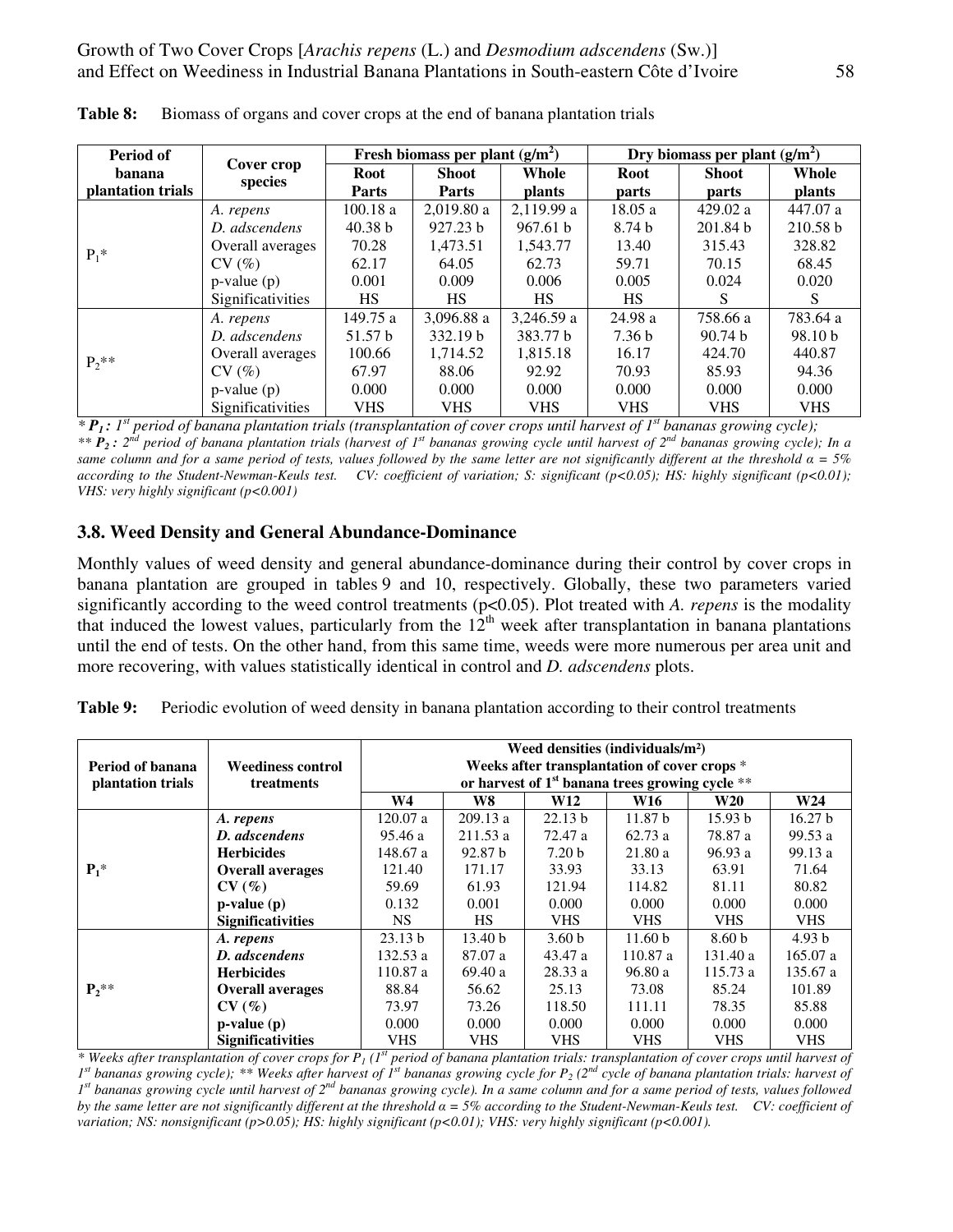### 59 Edouard Yves Gilchrist Kouadio, Mamadou Cherif, Kra Frederic Kouame, Koffi Fernand Jean-Martial Kassi , Konan Didier Kouame , Brahima Camara, Kouabenan Abo and Acka Emmanuel Dick

| <b>Table 10:</b> Periodic evolution of weed general abundance-dominance in banana plantation according to their |  |  |  |  |
|-----------------------------------------------------------------------------------------------------------------|--|--|--|--|
| control treatments                                                                                              |  |  |  |  |

| Period of<br>banana<br>plantation trials | <b>Weediness control</b> | <b>General abundance-dominances of weeds</b><br>Weeks after transplantation of cover crops *<br>or harvest of $1st$ banana trees growing cycle ** |                   |                   |                   |                   |                   |  |
|------------------------------------------|--------------------------|---------------------------------------------------------------------------------------------------------------------------------------------------|-------------------|-------------------|-------------------|-------------------|-------------------|--|
|                                          | treatments               |                                                                                                                                                   |                   |                   |                   |                   |                   |  |
|                                          |                          | W4                                                                                                                                                | W8                | W12               | <b>W16</b>        | W20               | W24               |  |
| $P_1$ *                                  | A. repens                | $3.00$ ab                                                                                                                                         | 6.45a             | 3.00 <sub>b</sub> | 1.27 <sub>b</sub> | 2.36 <sub>b</sub> | 2.64c             |  |
|                                          | D. adscendens            | 2.47 <sub>b</sub>                                                                                                                                 | 6.13a             | 3.93a             | 2.27a             | 3.40a             | 3.53 b            |  |
|                                          | Herbicides               | 3.29a                                                                                                                                             | 4.43 <sub>b</sub> | 2.86 <sub>b</sub> | 2.43a             | 3.86 a            | 4.14a             |  |
|                                          | Overall averages         | 2.82                                                                                                                                              | 5.88              | 3.39              | 1.97              | 3.15              | 3.36              |  |
|                                          | CV(%)                    | 27.30                                                                                                                                             | 22.45             | 28.32             | 49.75             | 26.35             | 25.29             |  |
|                                          | $p-value(p)$             | 0.036                                                                                                                                             | 0.002             | 0.008             | 0.010             | 0.000             | 0.000             |  |
|                                          | Significativities        | S                                                                                                                                                 | HS                | HS                | S                 | <b>VHS</b>        | <b>VHS</b>        |  |
| $P_2$ **                                 | A. repens                | 2.82 <sub>b</sub>                                                                                                                                 | 2.73 <sub>b</sub> | 1.45 <sub>b</sub> | 2.54a             | 2.27 <sub>b</sub> | 2.27 <sub>b</sub> |  |
|                                          | D. adscendens            | 3.87 ab                                                                                                                                           | 3.73a             | 2.93a             | 3.47 a            | 4.00a             | 4.73a             |  |
|                                          | <b>Herbicides</b>        | 4.71 a                                                                                                                                            | 3.86 a            | 3.14 a            | 4.00a             | 3.71a             | 4.54 a            |  |
|                                          | Overall averages         | 3.70                                                                                                                                              | 3.42              | 2.48              | 3.27              | 3.36              | 3.85              |  |
|                                          | CV(%)                    | 41.35                                                                                                                                             | 27.48             | 49.60             | 46.17             | 31.25             | 38.96             |  |
|                                          | $p-value(p)$             | 0.026                                                                                                                                             | 0.006             | 0.001             | 0.105             | 0.000             | 0.000             |  |
|                                          | Significativities        | S                                                                                                                                                 | <b>HS</b>         | <b>HS</b>         | NS.               | <b>VHS</b>        | <b>VHS</b>        |  |

*\* Weeks after transplantation of cover crops for P1 (1st period of banana plantation trials: transplantation of cover crops until harvest of 1st bananas growing cycle); \*\* Weeks after harvest of 1st bananas growing cycle for P2 (2nd cycle of banana plantation trials: harvest of 1st bananas growing cycle until harvest of 2nd bananas growing cycle). In a same column and for a same period of tests, values followed by the same letter are not significantly different at the threshold*  $\alpha = 5\%$ *according to the Student-Newman-Keuls test. CV: coefficient of variation; NS: nonsignificant (p>0.05); S: significant (p<0.05); HS : highly significant (p<0.01); VHS: very highly significant (p<0.001).* 

# **4. Discussion**

Plant growth recovery rates and densities were low with *D. adscendens* undoubtedly because this specie of shade and humid environment (Muanda, 2010) with stems of small calibre was very stressed after transplantation from greenhouse to field. This specie could not be easily adapted to the weak hydrous conditions and especially shade of banana trees in the experimental plot (Blazy, 2011; Gauthier & Kaiser, 2014). One the other hand, *A. repens,* heliophilous specie (Husson *et al*., 2012) with larger stems, would have been acclimatized better to the plantation conditions, after transplantation.

The number of stem internodes and branches were relatively high with *D. adscendens.* This observation could be the fact of a low hormonal ratio auxin/cytokinin favourable to caulogenesis in test environmental conditions (Mazinga *et al*., 2014). In spite the numbers of internodes and branches more significant with *D. adscendens* than *A. repens*, foliar size of plants remained statistically identical in both the cases. This character probably genetic, confers a denser and bulky aspect to specie *A. repens.* 

Root growth of *A. repens* was also most important than that of *D. adscendens* probably as a better adaptation response to hydrous deficit which has occurred in poorly rainy periods (august and december 2019; january and february 2020) to seek in-depth water and nutrients (Toudou *et al*., 2017). This root development improves the hydrous nutrition of *A. repens* and thus its growth and production (Danjon & Reubens, 2008). Consequently, *A. repens* colonized banana plot soils more quickly and more durably than *D. adscendens* whose installation gradually regressed. Thus, *A. repens* would present a better agronomic interest because of its good capacity to recovering the banana tree plots quickly.

In addition, fresh and dry biomass of organs and whole plant were highest with *A. repens* than *D. adscendens.* This result shows a better adaptation of the perennial groundnut to weak luminosity because of the shade under banana trees during the first two growing cycles. To this property is added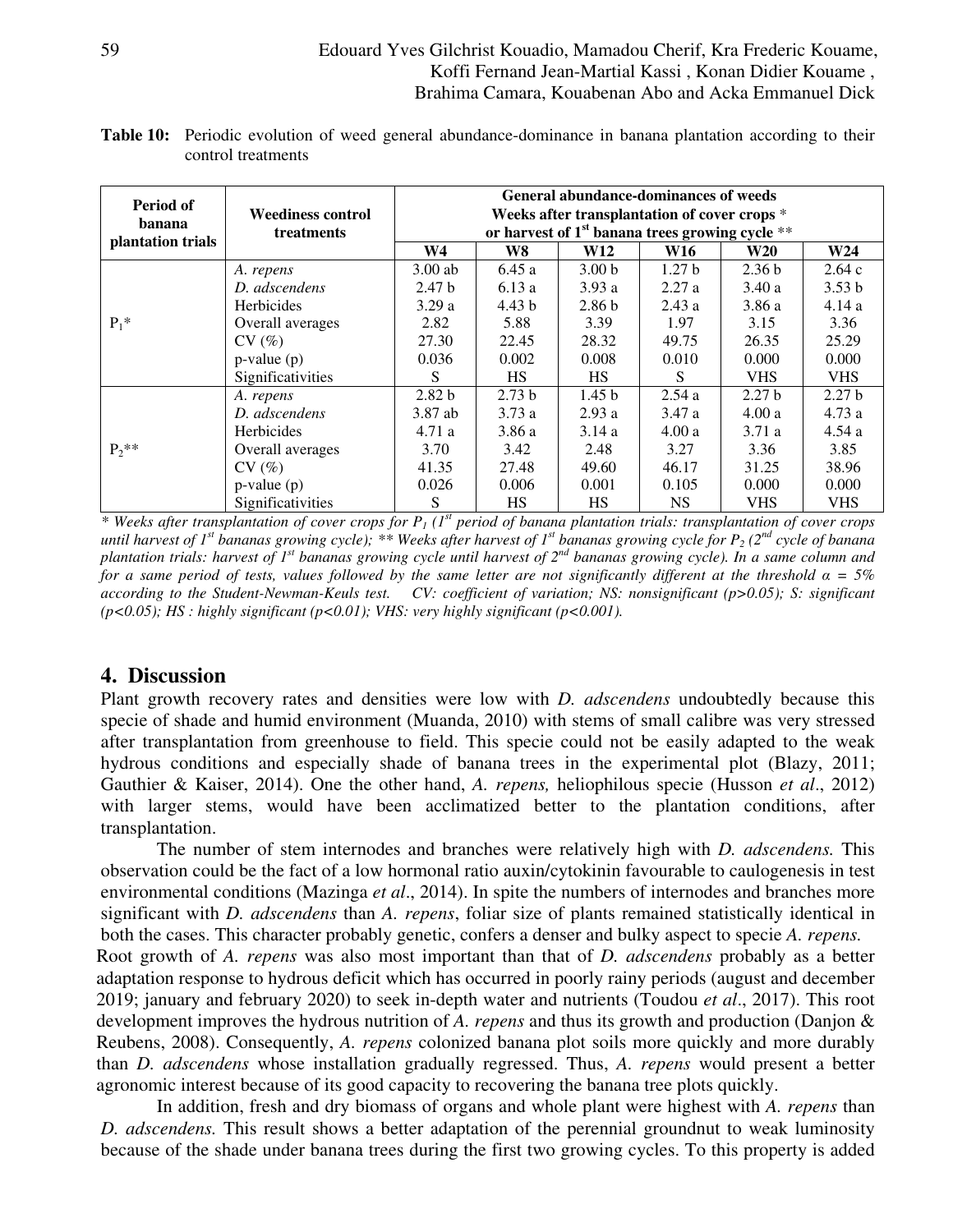a better resistance to be trampled and to the effects of organs detached from banana trees on cover crops. The massive biomass of *A. repens* would represent a shelter for macrofauna which should proliferate and diversify in these conditions (Blanchart *et al.,* 2006, DuPont *et al.,* 2009). The sensitivity of *D. adscendens* would be primarily due to weak growth and fragility which limited its regeneration and potential to recover or to surmount the debris of banana trees organs. This fact would have gradually caused regression of *D. adscendens* then death of plants by absence of photosynthetic activity, particularly (Singh *et al*., 2015).

In addition, weed density and abundance dominance were, globally, weakest in banana plots treated with *A. repens* than *D. adscendens* and control plots treated with chemical weeders. *A. repens* while being established quickly and completely in banana plantations, undoubtedly, exerted suppression of weeds by smothering or inhibition of germination and dormancy breaking of their seeds which are thus rare and little recovering (Kouadio *et al*., 2009). An allelopathic effect of root exudations (benzoxazinoids, glucosinolates, flavonoids, phenolic acids, saponins) as highlighted for some Poaceae, Brassicaceae and Leguminosae, could also explain these observations (Kruidhof *et al*., 2014 ; Tournebize *et al*., 2018). Weak density and scarcity of weeds in banana plots treated with *A. repens* imply, obviously, a reduction of the number and time of weeding for each next period of the tests. While contributing to remove applications of chemical weeders, the cover crop *A. repens*, undoubtedly, maintains a good quality of banana plantation soils (Delone, 2014). Thus, we can hope that this one will make it possible to improve yields after two to three cycles comparatively to banana tree plots treated with herbicides. In addition, installation of cover crops on banana plantations in rainy season would undoubtedly have contributed to the performances mentioned in this study (FAO, 2005). This season should be preferred to plant cover crops for an optimal recovery of growth and a rapid colonization of soils of banana plantation by those. Generally, growth recovery and vegetative development, resilience to banana plantation conditions, density and abundance-dominance of weeds were better with *A. repens*. Thus, the latter would be indicated for a sustainable biological management of weeds in the banana plantations.

### **5. Conclusion**

This study carried out in banana plantations in South-eastern Côte d'Ivoire in order to control weediness biologically by cover crops showed that, as a whole, *A. repens* is most able to growth recovery, development and biomass production than *D. adscendens*. This latter, in comparison to *A. repens,* have a high density and abundance-dominance of weeds and was less resilient to be trampled and to the effects of banana trees detached organs due to the usual practices in the field. Thus, *A. repens* can be suggested in industrial banana plantations for ecological and sustainable management of the weediness. Evaluation of effects on the main pests of this cash crop and on the production cost could lead to a good appreciation of the consequences of an adoption in large scale of this innovating practice.

# **References**

- [1] Ahmad T. & Danish M. (2018). Prospects of banana waste utilization in wastewater treatment: A review. *Journal of Environmental Management*, 206: 330-348. https://doi.org/10.1016/j.jenvman. 2017.10.061.
- [2] Antoir J., Goebel F.R., Le Bellec F., Esther J.J., Maillary L., Mansuy A., Marion D., Marnotte P., Martin J., Rossolin G. & Vincenot D. (2016). Les bonnes pratiques de désherbage de la canne à sucre – Ile de La Réunion 2016. Chambre d'agriculture de La Réunion, 86 p.
- [3] Blanchart E., Villenave C., Viallatoux A., Barthès B., Girardin C., Azontonde A. & Feller C. (2006). Long-term effect of a legume cover crop (*Mucuna pruriens* var. utilis) on the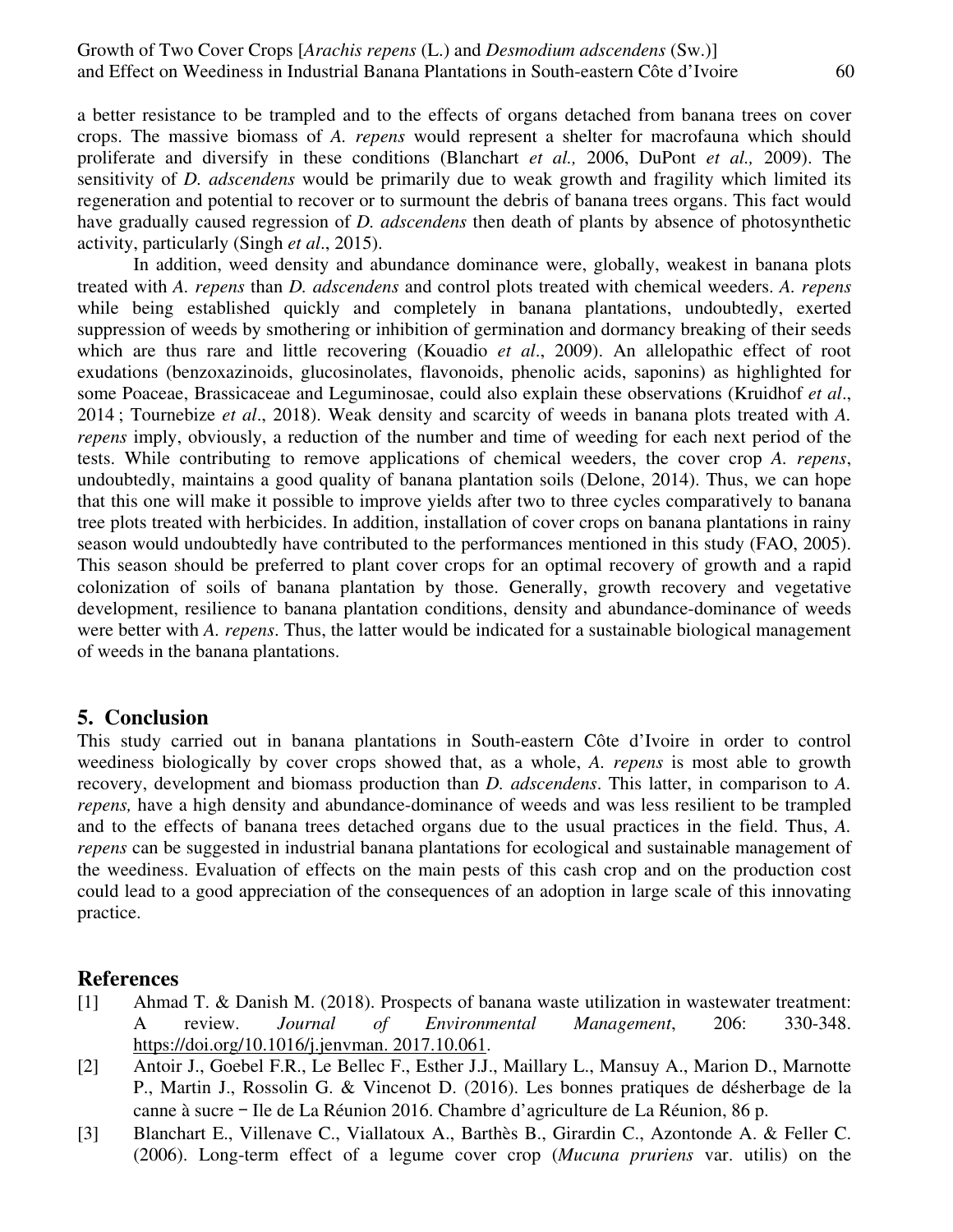communities of soil macrofauna and nematofauna, under maize cultivation, in southern Benin. European Journal of Soil Biology, 42 (SUPPL. 1).

- [4] Blazy J.M. (2011). De l'innovation à l'adoption de nouvelles pratiques dans la filière banane. *Innovations Agronomiques,* 16 : 25-37.
- [5] Boudjedjou L. (2010). Etude de la flore adventice des cultures de la région de la région de Jijel, Mémoire de Magister, Faculté des sciences, Département de Biologie, Université Ferhat Abbas-Setif, Algérie, 155 p.
- [6] Danjon F. & Reubens B. (2008). Assessing and analysing 3D architecture of woody root systems, a review of methods and applications in tree and soil stability, resource acquisition and allocation. *Plant Soil*, 303: 1-34.
- [7] Delone B. (2014). Alternatives agroécologiques à l'usage des intrants chimiques dans les bananeraies plantains, le cas de deux régions de la Caraïbe : Guadeloupe et Haïti. Thèse de Doctorat 3<sup>e</sup> Cycle, Physiologie et Biologie des organismes-populations-interactions, Université des Antilles et de la Guyane, 130 p.
- [8] DuPont S.T., Ferris H. & Van Horn M. (2009). Effects of cover crop quality and quantity on nematode-based soil food webs and nutrient cycling. Applied Soil Ecology, 41: 157-167.
- [9] FAO (Organisation des Nations Unies pour l'alimentation et l'agriculture). 2005. Gestion des mauvaises herbes pour les pays en développement. Etude Fao Production Végétale et Protection des Plantes 120 Add.1., Edition R. Labrada, Rome, Italie, 281 p.
- [10] FIRCA (Fonds Interprofessionnel pour la Recherche et le Conseil Agricoles) (2020). Filières Fruitières, Technologies Générées. Rapport 20 p. https://firca.ci/wp-content/uplaods/2020/03/ FRUIT-ET-TECHNO.pdf
- [11] Gauthier N.W., Kaiser C. & Klahr M. (2014). Transplant Shock: Disease or Cultural Problem? Cooperative Extension Service University of Kentucky College of Agriculture, Food and Environment, 10 p. Adapted from *Transplanting Trees and Shrubs* (ID-80) by W.M. Fountain, C.A. Kaiser, M.L. Witt, and J.R. Hartman, January 1988.
- [12] Husson O., Charpentier H., Michellon R., Razanamparany C., Moussa N., Enjalric F., Naudin K., Rakotondramanana & Seguy L. (2012). Fiches techniques plantes de couverture : Légumineuses pérennes, *Arachis pintoï* et *Arachis repens.* Manuel pratique du semis direct à Madagascar. Volume III. Chapitre 3. § 2. 12 p.
- [13] Knezevic S.Z., Jhala A. & Datta A. (2017). Integrated Weed Management. *Encyclopedia of Applied Plant Sciences*, 2nd edition, Volume 3, pp. 459-462. http://dx.doi.org/10.1016/B978-0- 12-394807-6.00231-8
- [14] Koua G. (2007). Situation de la production de café en Côte d'Ivoire : cas du département d'Aboisso, état des lieux et perspectives. Mémoire de fin d'études pour l'obtention du Diplôme d'Agronomie Approfondie. Ecole Supérieure d'Agronomie (ESA), 151 p.
- [15] Kouadio Y.P., Egnankou W.M., N'guessan K.E., Zouzou M. & Aké-Assi L. (2009). Contrôle de l'enherbement sous bananeraies au moyen de légumineuses de couverture dans la zone de Dabou, Côte d'Ivoire. *Agronomie Africaine*, 21 (3) : 287-298.
- [16] Kouamé M.L.O., Egnankou M.W. & Traoré D. (2009). Ordination et classification de la végétation des zones humides du Sud-Est de la Côte d'Ivoire. *Agronomie Africaine,* 21 (1) : 1- 13.
- [17] Kruidhof M.H., van Dam N.M., Ritz C., Lotz L.A.P., Kropffa M.J. & Bastiaans L. (2014). Mechanical wounding under field conditions: A potential tool to increase the allelopathic inhibitory effect of cover crops on weeds? *European Journal of Agronomy,* 52: 229-236. http://dx.doi.org/10.1016/j.eja.2013.09.003